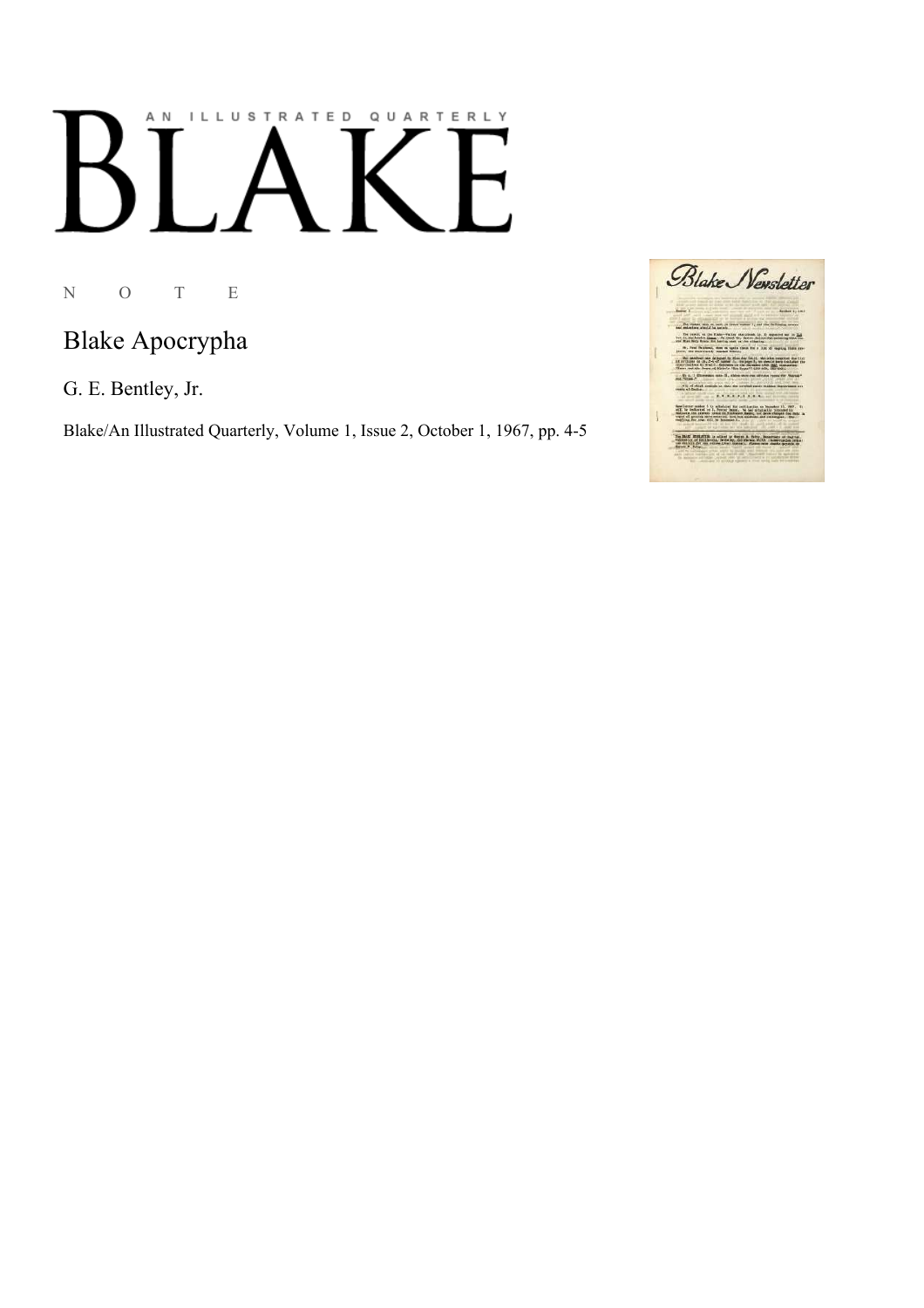## *hi* 1 A L Apocrat Canada

So ill-known was Blake among his contemporaries that few had even heard that he was a poet. Of those who had heard of his poetry, most probably egreed with The Antijacobin Review, which wrote in 1803:

Should he again essay to climb the Parnassian heights, his friends would do well to restrain his wanderings by the strait vuos saila waistcoat. Whatever license we may allow him as a painter, to tolerate him as a poet would be insufferable.<sup>1</sup> snis. ba

As a consequence of this antipathy and obscurity, there is rarely any question of Blake's authorship of a given work, since almost all that survive are.either in his own hand or printed by his own unique method of Illuminated Printing. Blake's works have often been suppressed, distorted, "improved," and misunderstood, but heretofore we have not been troubled with the problem which arises among more popular authors, of having the works of other men attributed to him. His obscurity has had at least this advantage from the scholar's point of view. Dended has a system include

However, an apocryphal Blake poem has recently been noticed in a review published just over a century ago. In his 1863 biography of Blake, Alexander Gilchrist had quoted a number of Blake's doggerel poems from his Notebook expressing his resentment against his erstwhile patron William Hayley: ". I'M OS JESTON H[AYLEY] THE PICK THANK

I write the Rascal Thanks till he & I With Thanks & Compliments are quite drawn dry.

Thy Friendship oft has made my heart to ake: Do be my Enemy for Friendship's sake.

One of Gilchrist's anonymous reviewers was W. M. Tartt, who claimed that he had "met Cromek in 1808, as the guest of [Fuseli's patron] Mr. Roscoe at Allerton, and knew him afterwards."<sup>3</sup> Tartt is generally highly unsympathetic--"To enter upon a minute criticism of his [Blake's] poetry would be a mere waste of time"—but he does present one point of interest. In reference to "the trashy doggerel" which Gilchirst printed, such as that about Hayley quoted above, Tartt said:

> The best specimen, in this way, was circulated (and attributed to Blake) in the first decade of the present century; but it is not republished by Mr. Gilchrist.

Anon., "The Grave . . . illustrated . . . [by] William Blake," The Antijacobin Review and Magazine, XXXI (1808), 225-234; see Blake Records, 1967. p. 206.

\*A. Gilchrist, Life a£ William Blake, ed. R. Todd, London & New York, 1942. pp. 196, 197.

3Anon., "'Pictor Ignotus,' A Biography," New Monthly Magazine, CXXX (1864), 309-319, revised in Tartt's Essays on some Modern Works. London, 1876, Vol. II, pp. 192-215.

aspa

dood desami a'n atbusda (28.4%) me. any marketing" toldia to

nolasier no don

 $15.76$